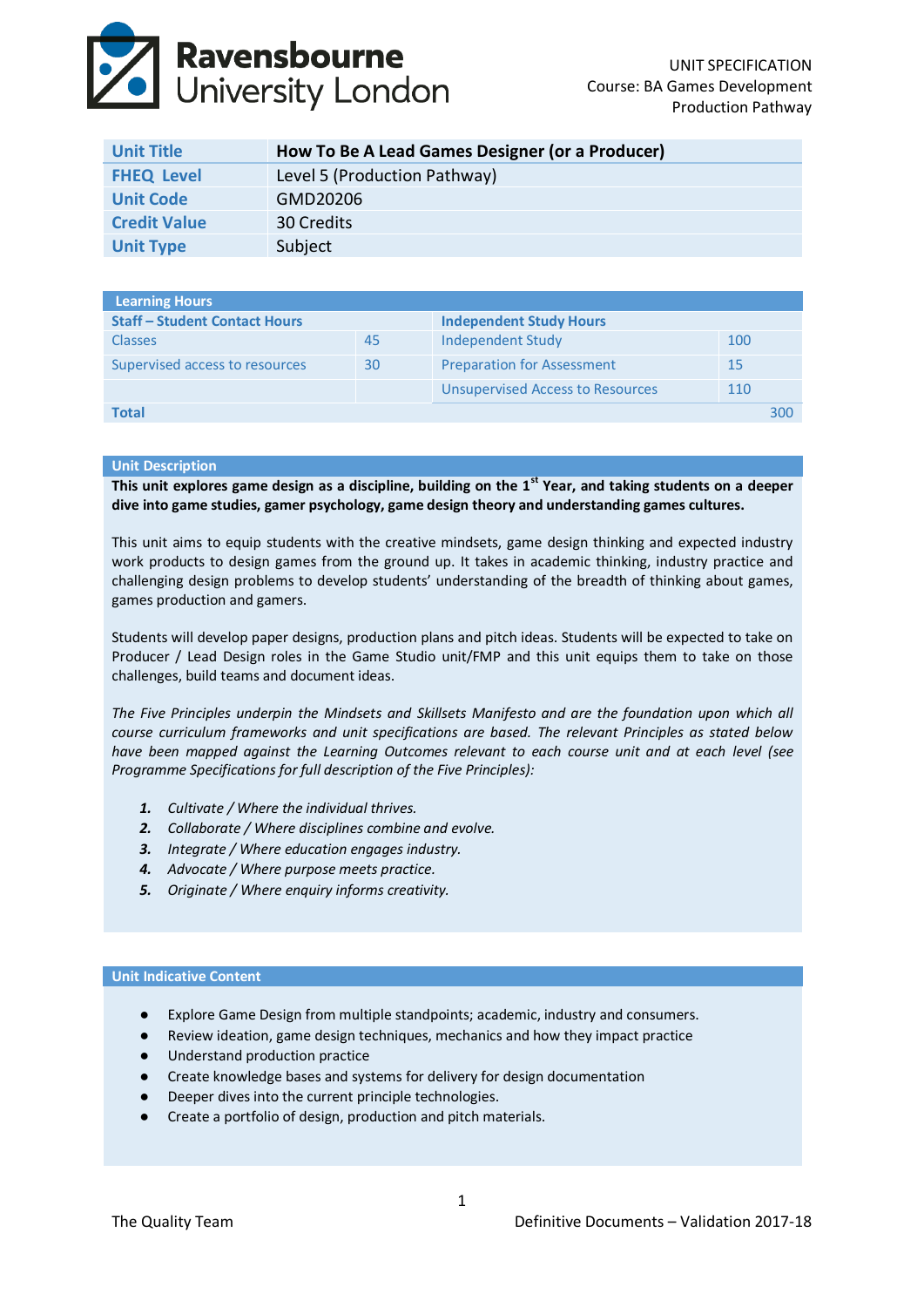## **Unit Aims**

Within the context of the Honours Degree credit framework, the aims of the course are to:

- To encourage bold design thinking, creative solutions and deeper knowledge in the discipline
- Provide a supportive environment for students to ideate and share ideas

• Encourage students' intellectual and personal development by fostering, enhancing and promoting their skills in enterprise and entrepreneurship and embracing critical questioning, innovation and knowledge transfer;

• Promote diversity, inclusivity, ethical, social and environmental awareness and provide opportunities for study and progression to all students.

The curriculum design and units will *"facilitate acquisition of appropriate knowledge and understanding, development of the necessary personal attributes, and application of the skills which equip and prepare students for continuing personal development and professional practice."* (Subject Benchmark Statements, 2017).

# **Unit Learning Outcomes (Items in bold are the main focus within each LO for the unit)**

**LO1 Cultivate**

- **Technical Competence**
- **Subject Knowledge**
- **Resilience**

**Evidence capacity for evolving discipline specific knowledge and technical competencies, supporting academic & practical self-efficacy and evolving employability skills.**

**LO4 Advocate**

- **Critical Reflection**
- Professional Identity

**Evidence ability to engage with Critical Reflection, to review, analyse and interpret personal and professional development.**

**Evidence developing working process that identifies consideration and interpretation of social and ethically responsible working methods and how this guides personal professional practice.**

**LO5 Originate**

- **Research**
- **Experimentation**
- **Ideation**

**Evidence capacity for considered and aligned enquiry processes to inform practical and theoretical development in physical, written and oral forms.**

**Evidence capacity to combine ideas, materials, tests and outcomes into solutions that inform and guide practical and theoretical development in physical, written and oral forms.**

#### **Learning and Teaching Methods**

Learning will be developed through: lectures, practical demonstrations, and online courses provided by 3<sup>rd</sup> parties. It will also feature seminars, tutorials, master classes, critical self and peer appraisal and collaborative working.

Where appropriate external guest speakers will further support delivery on the unit. Students will also need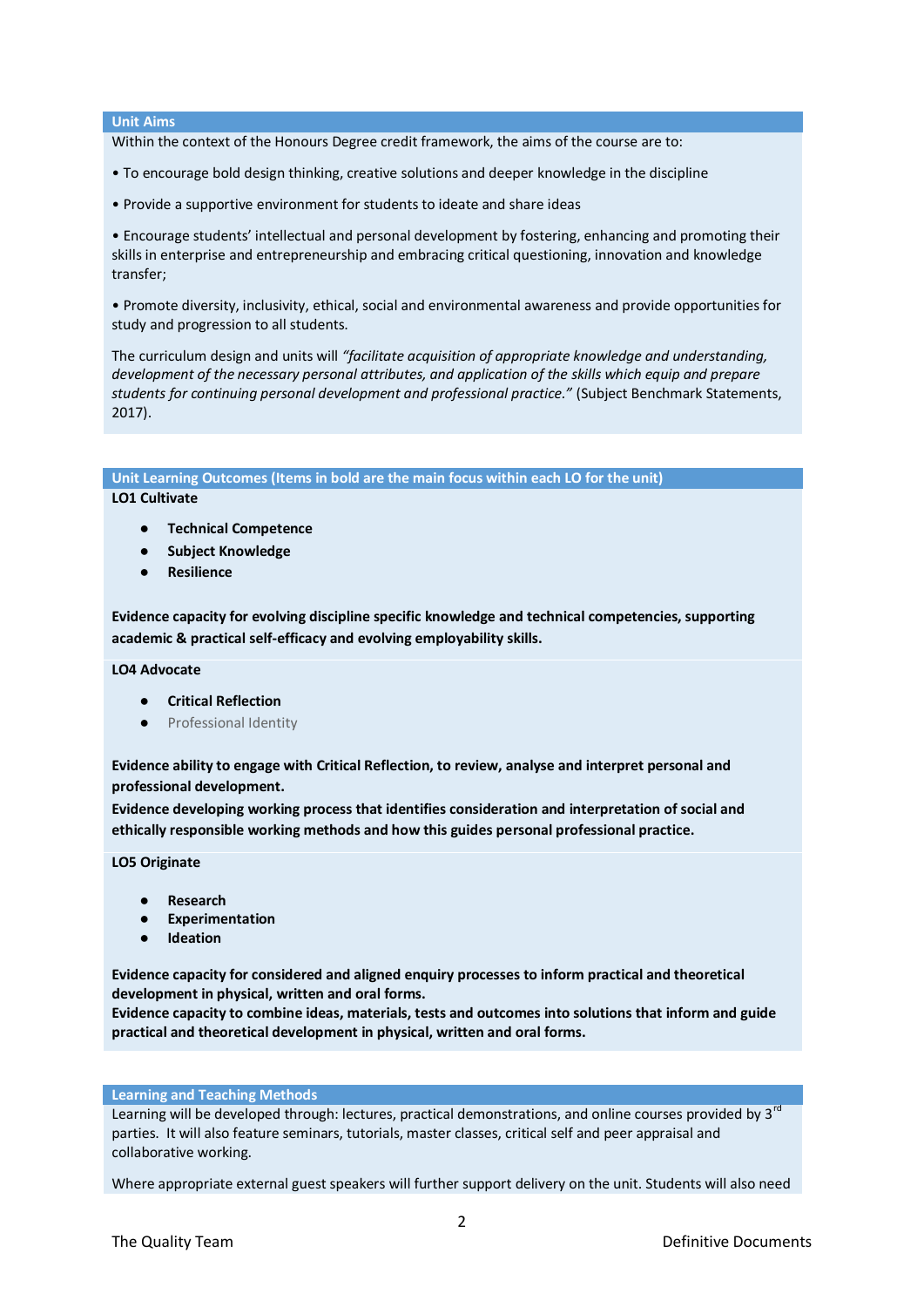to undertake self‐directed independent study to support learning.

The following methods play a significant role in learning and teaching on the course:

- Group projects underpin peer learning and are used to promote transferable skills such as team working and communication.
- Aligned Workshops, Lectures and Seminar sessions support the core teaching delivery.
- Research led projects are used to embed an understanding of research and research methods from the beginning to ensure students develop the skill to explore the contexts and conditions of their practice.
- Reflective journals are used throughout the course to promote the development of autonomous, confident and critically reflective, self‐directed learners.
- Self-evaluative writing is used to enable students to take responsibility for their own learning by identifying needs and prioritising and planning their learning.
- Self-assessment encourages students to take responsibility for monitoring and making judgments about aspects of their own learning.
- Peer assessment is used to promote assessment as part of learning.
- Live projects and student exhibitions and /or pop up events, support an outward facing ethos and encouraging students to develop their practice in relevant professional contexts.

# **Assessment methods and tasks**

*Brief description of assessment methods*

- *Formative Assessment: You will be given the opportunity for formative feedback/feedforward. This will be given midway through the unit or at an appropriate time.*
- *Summative assessment: Is the completion of the main unit tasks typically a finished outcome together with associated research and reflective elements and the completion of a digital workbook and accompanying treatments or presentations.*
- *Presentations to peers are usually within a small group environment where at least two tutors are present.*
- *Playable builds should be self-contained and not the editor project files unless stated by the brief*
- In some cases digital files will be required to assess technical skill.
- *You will be notified of your grades within 3 weeks of the hand in date and feedback is usually via an audio file in which at least two tutors contribute to feedback and feedforward.*

| <b>Assessment tasks</b>      | <b>Weighting (%)</b> (one grade or multi-grade unit) |
|------------------------------|------------------------------------------------------|
| <b>Game Design Portfolio</b> | 100%                                                 |

# **Indicative Assessment Criteria**

- **The ability to demonstrate design work from ideation to documentation and prototype. (LO1)**
- **The ability to research, collate reference and design assets for that work. (LO4)**
- Evidence reflection of current understanding and work to improve ideation and executions. **(LO1, LO5)**

*Assessment criteria are the basis on which the judgment of the adequacy of the work is made. A more detailed assessment criteria will be specified in the brief.*